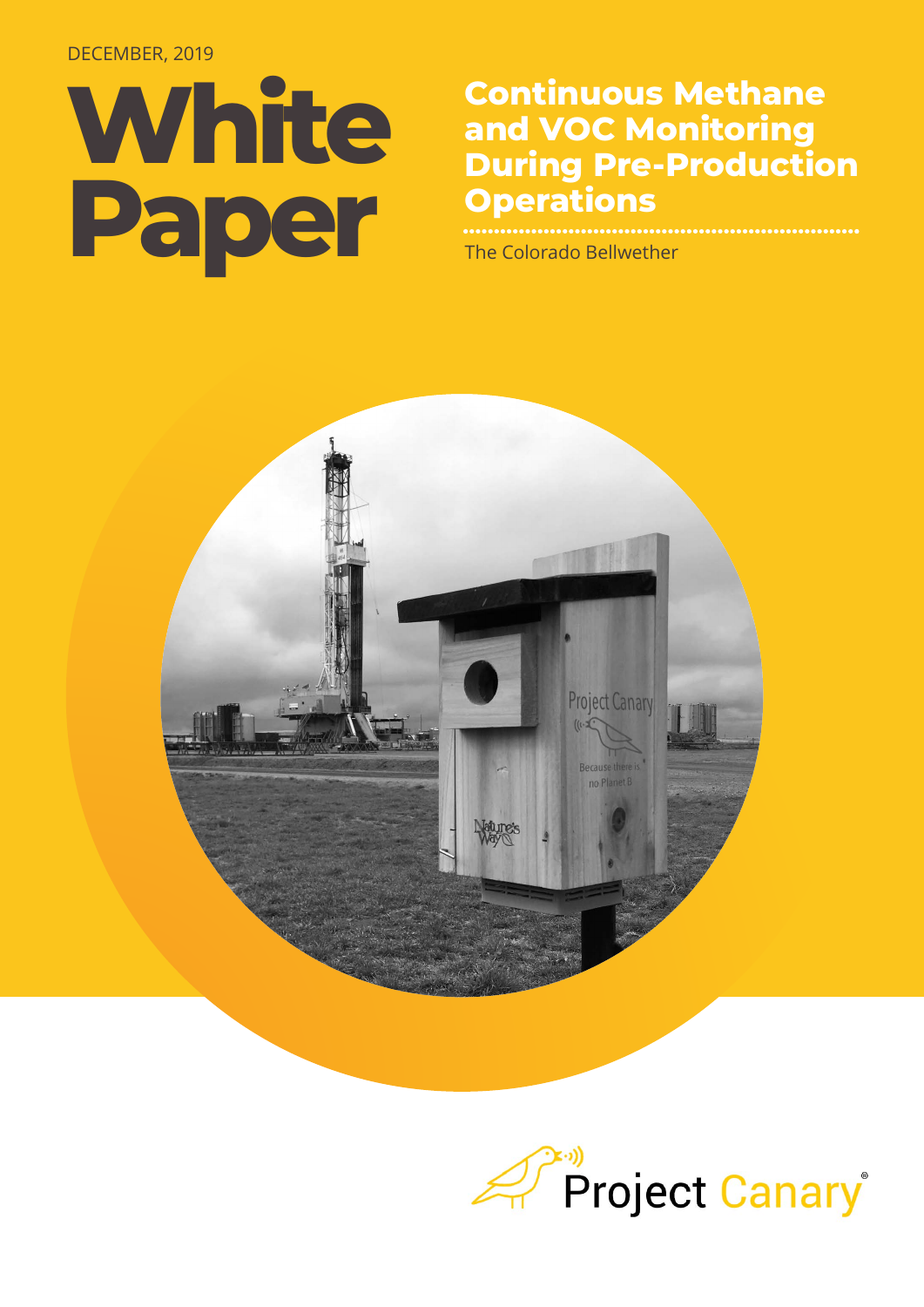## **The Colorado Bellwether**

.......



New Colorado oil and gas regulations put into place in 2018 have far-reaching implications for the oil and gas industry in the state and have the potential to serve as a model for legislation in others. Senate Bill 181, or SB-181, decentralized rulemaking impacting the industry, effectively granting "local control" to county and municipal governments. This year local governments began the process of evaluating, adopting and implementing new regulations.

**Regulators are taking a new focus on pre-production activities, including drilling and completion operations.** 

A central focus of the process in several counties has been further restricting emissions from oil and gas development and production activities. Oil and gas operators in areas designated by the EPA as "Non-Attainment Areas" based

on levels of ozone and Volatile Organic Compounds (VOCs) are no strangers to managing emissions. The Front Range Non-Attainment Area in Colorado impacts the prolific DJ Basin. The San Antonio Non-Attainment Area impacts industry operations in the Eagle Ford Shale, and the Upper Green River Basin Ozone Nonattainment Designation Area affects the industry in the Green River Basin of Wyoming.

By implementing sealed storage tank hatches, vapor recovery units and increased Leak Detection and Repair (LDAR) teams, the industry has made significant reductions in emissions from producing well sites and multi-well production pads. But regulators are taking a new focus on pre-production activities, including drilling and completion operations.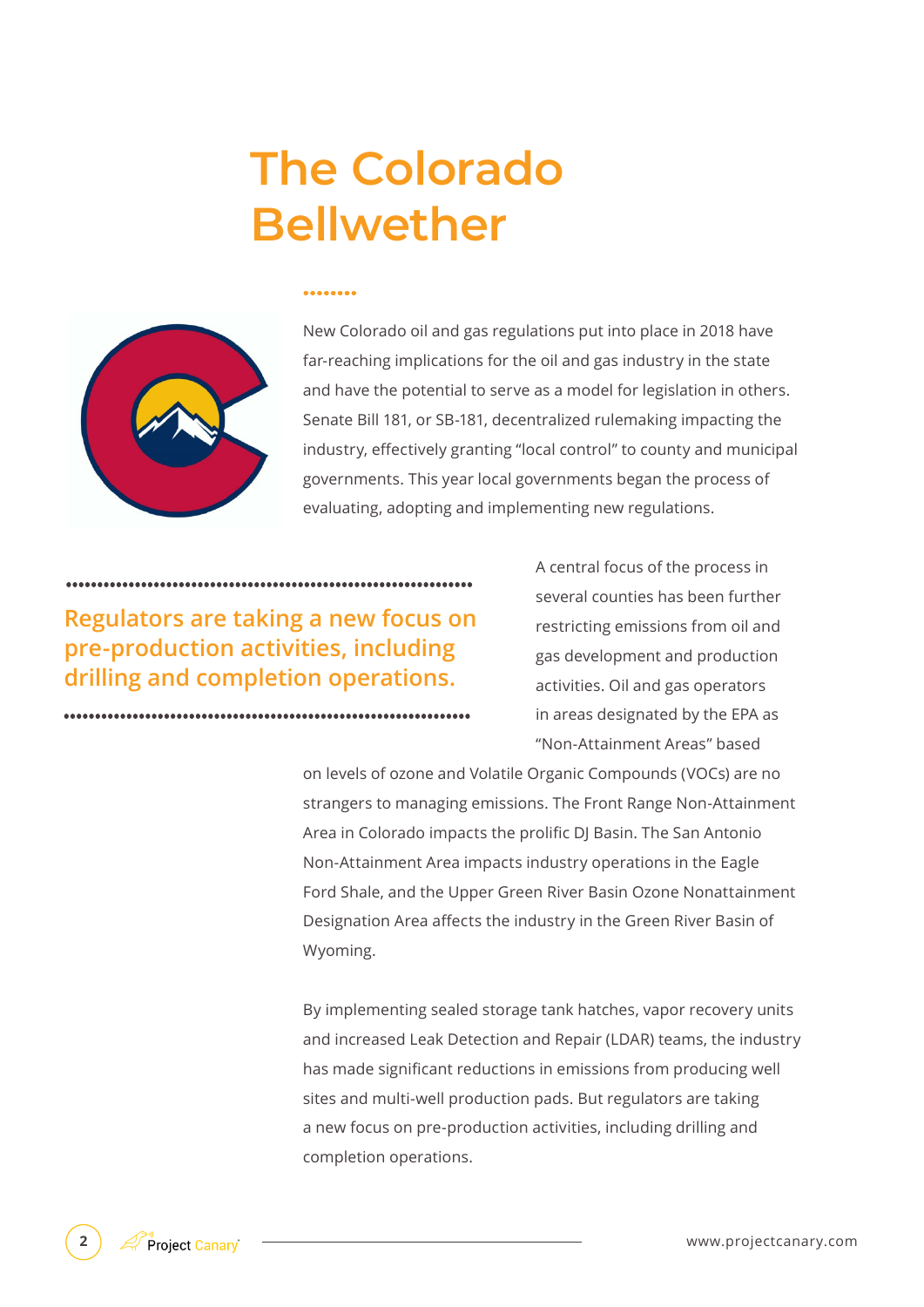# **Pre-Production Monitoring**



Emissions of methane and VOCs during drilling and completion operations before wells are turned to production, or the pre-production phase, are coming under increased regulatory scrutiny. Regulators in several Colorado counties are poised to adopt new regulations that would require companies to continuously monitor fugitive emission levels at drill sites before the wells are completed and producing. The day is coming that operators will not be able to secure drilling or air permits without a continuous air quality monitoring system.

The current state of "monitoring" technology has, until now, been problematic in that existing solutions that claim to be "continuous" are often costprohibitive, unreliable and have a limited monitoring radius. The results can be inaccurate and generate data that is stale and not actionable.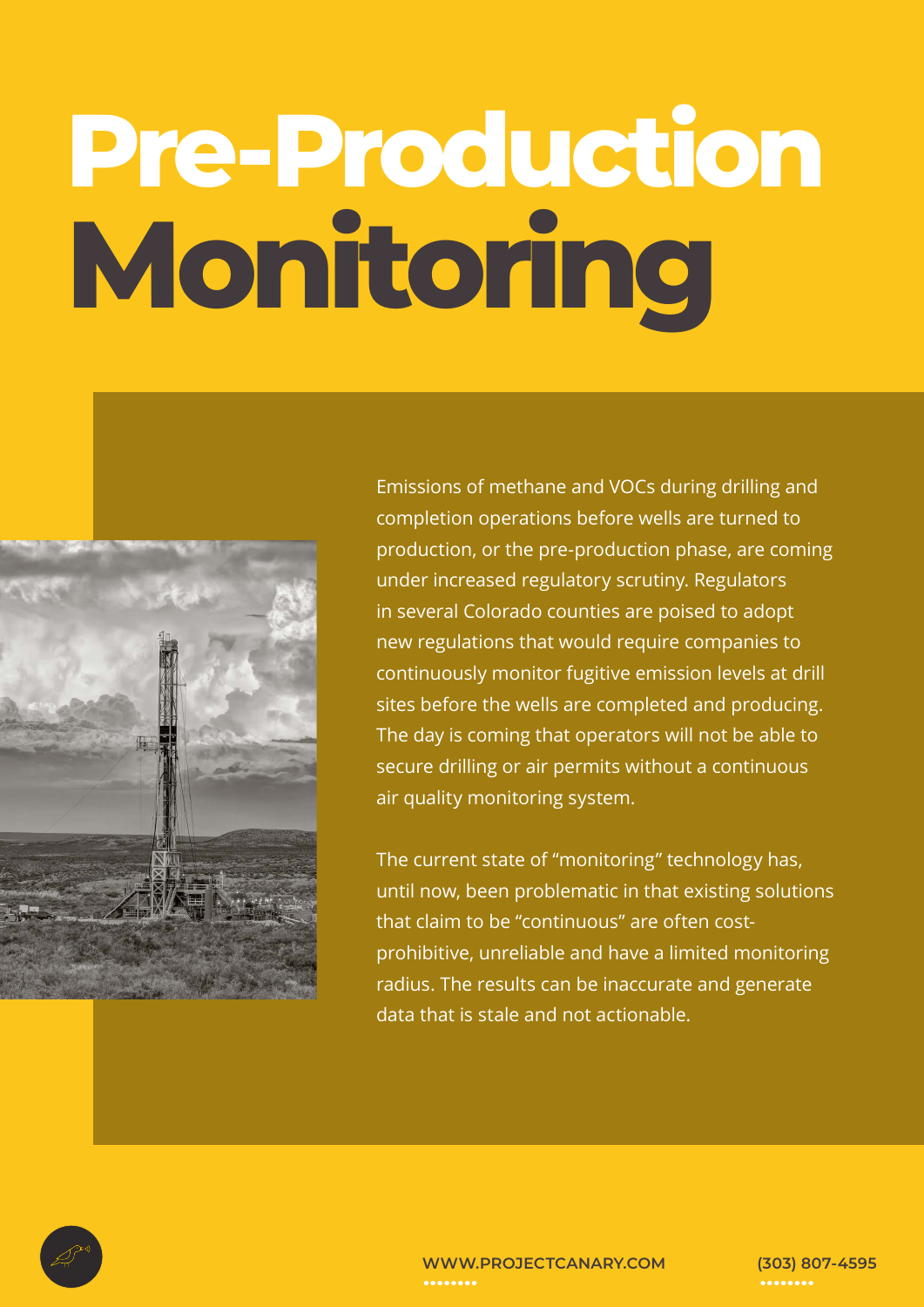# **Project Canary Solution**

The Project Canary solution offers oil and gas operators a continuous, simple, rugged and affordable method to monitor for fugitive emissions during the pre-production phase and after wells have been turned over to production.



**Continuous.** Every few seconds, Canary sensors monitor, measure, record and report emissions, wind speed and direction, temperature, barometric pressure, and other relevant data, to the Canary Cloud.



**Simple.** Setup is as simple as staking unit sensors on the corners of the drill site perimeter. Self-locating technology automatically notifies the Canary Cloud they are active. Sensors are solar powered, meaning no external battery or grid power source is required (day or night). No personnel are required to be stationed on site.



**Rugged**. The all-weather sensor is simple, has no moving parts and requires no scheduled maintenance, typically making it the most reliable piece of equipment on the wellsite.



**Affordable.** The Project Canary solution is significantly less expensive than competing methods, including IR cameras, satellite, vans, aircraft or drones.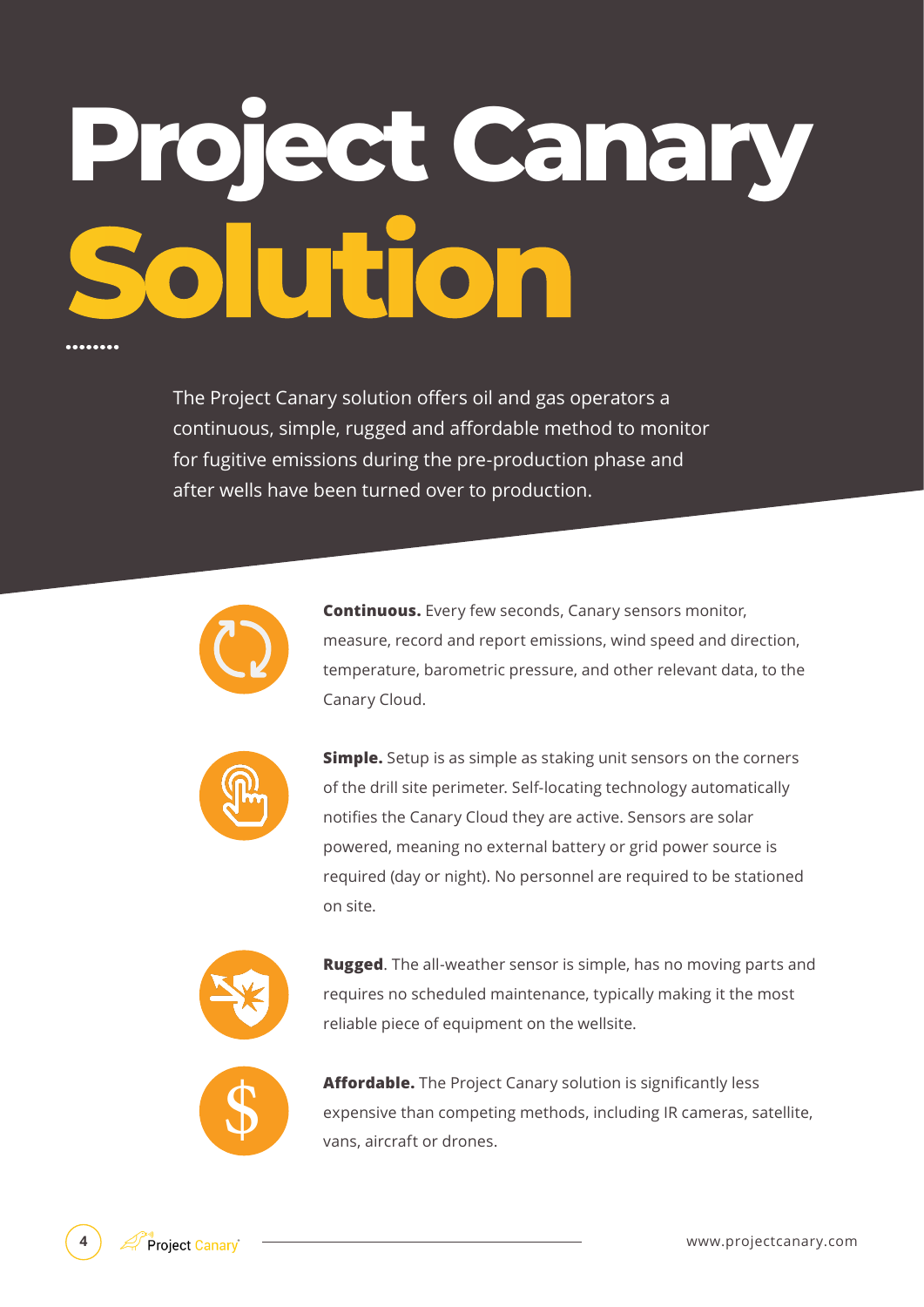## **Project Canary Put to the Test Wyoming Department of Environmental Quality**

#### **To get a better idea of where future air quality regulations could be headed, look north to Wyoming.**

The Wyoming Department of Environmental Quality (DEQ) reports that in July 2012, the U.S. EPA designated all of Sublette county and portions of Lincoln and Sweetwater Counties as an ozone nonattainment area, collectively known as the Upper Green River Basin Ozone Nonattainment Designation Area (UGRB)." The Pinedale and Jonah natural gas fields are largely located in Sublette County, and are the focus of growing regulatory scrutiny.

In cooperation with the Wyoming DEQ, the Project Canary solution was put to the test in a live demonstration of the technology. Wyoming DEQ members watched live data roll in from small live propane releases. The graphic below illustrates the readings from the Canary S sensors in response to the release events. In each case, the sensors detected the propane emissions within a few minutes of the actual releases, providing near real-time, actionable data.



All Canary S units performed as expected, and DEQ reacted favorably to this live, high-stakes demonstration in which emissions data was recognized and reported within 60 seconds of the event. Additionally, DEQ personnel expressed satisfaction that the data was being collected and secured by a B-Corp with no conflicts of interest with the industry.

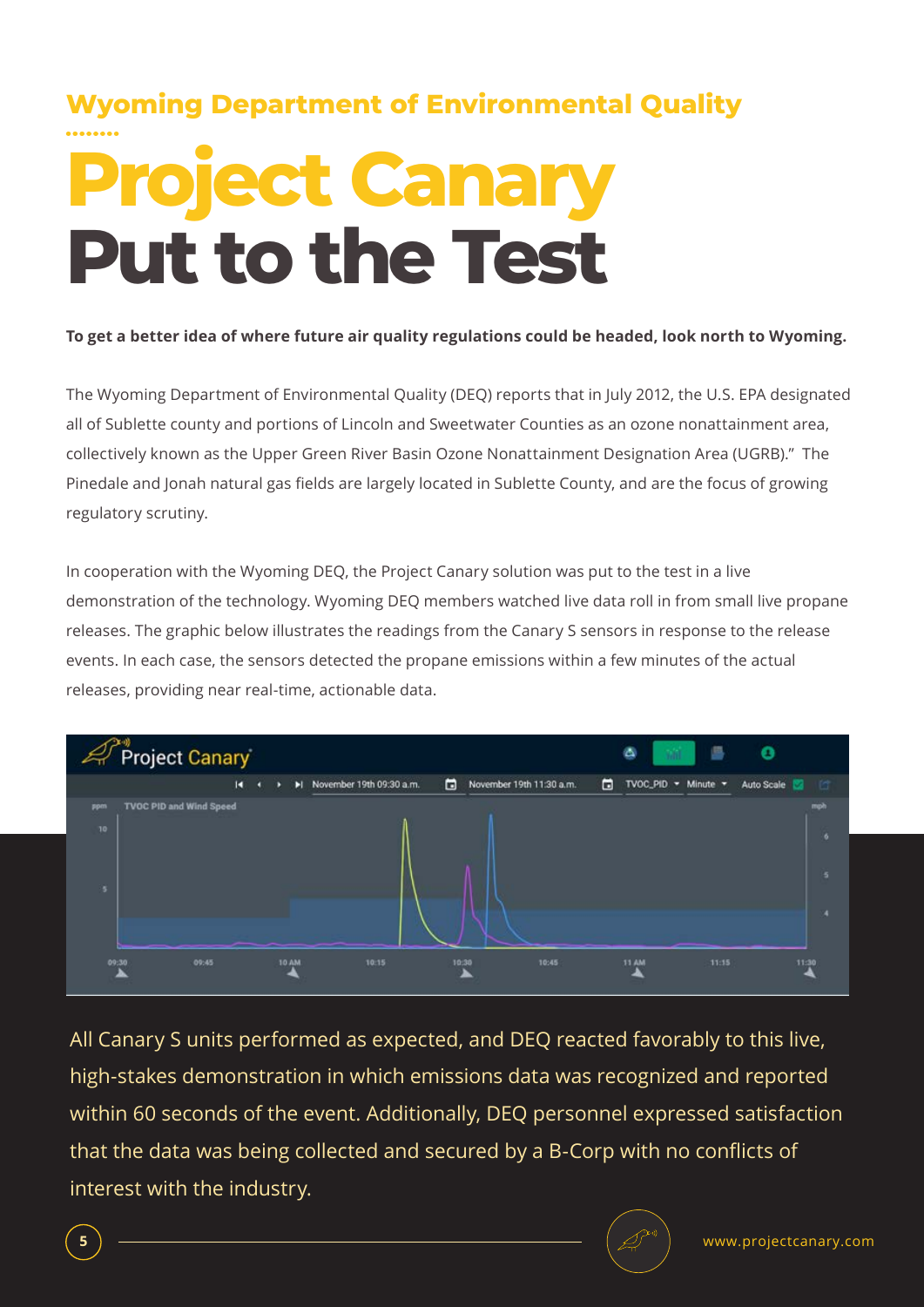### **METEC - Evaluation Results**

To our knowledge, the Project Canary solution in the only continuous fenceline monitoring system who has successfully detected emissions at the Methane Emissions Technology Evaluation Center (METEC), a collaboration between Colorado State University and industry.

In a controlled test at METEC, Canary S sensors encountered challenging environmental conditions. Snow, 30 MPH winds and volatile conditions made for a difficult monitoring environment. One METEC operator commented, "These are some of the hardest conditions we have seen anyone test in. We have very little scheduled for the next two months given the conditions."

The test was designed to validate Project Canary sensor readings, gain observed data on dispersion and distance effects and prove the ability to detect even small leaks. During the test, METEC operators

........



conducted a VOC leak consisting of 50% ethane & 50% propane as well as a methane leak. The test duration was limited to less than 60 minutes.

The graphic to the left illustrates the location of the Canary S sensors relative to the leak source.

The chart below demonstrates that the Project Canary sensors picked-up a methane leak within minutes of the event.





 $n<sub>2</sub>$  $0.8$  $14:35$ 14:20<br>Dec 1, 2019

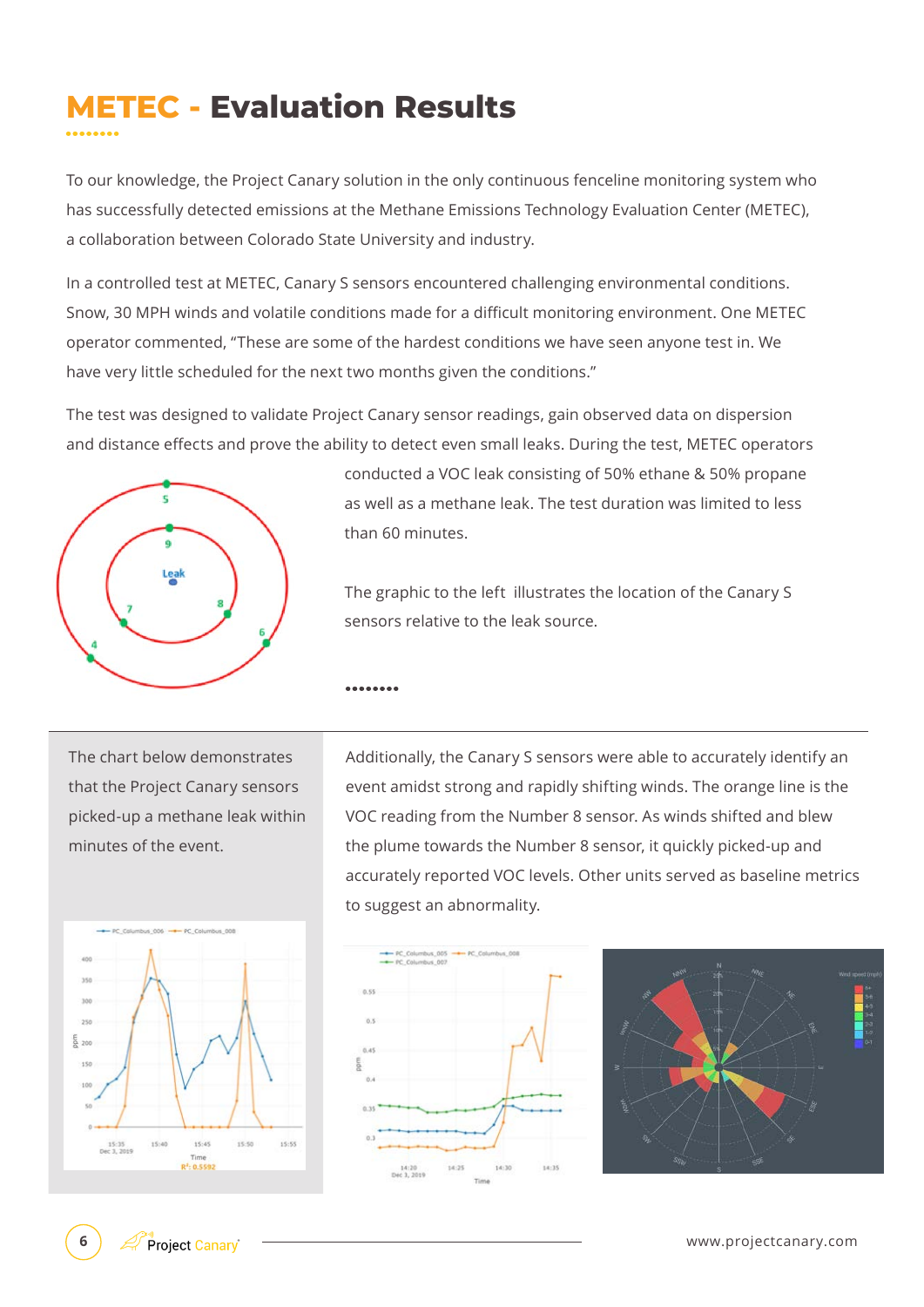# **Passing Scrutiny**

In addition to the Wyoming DEQ and leading operators, other regulatory and influencer organizations are actively evaluating the Project Canary solution.

**U.S. Environmental Protection Agency.** Canary S technology from Lunar Outpost is on a recommended sensor provider list with the EPA. EPA uses sensors as a customer and is doing an entire study on sensors for possible wider deployment.

**Eastern Research Group.** A Canary S customer who does extensive work for EPA contracting and testing.

**Colorado Department of Public Health and Environment (CDPHE).** Current customer for wildfire detection. Particulate matter (PM) sensors tested in state smoke chamber alongside regulatory device with excellent results.

**Air Quality Sensor Performance Evaluation (AQ-SPEC).**  QA/QC for PM IoT sensors based in Southern California. Testing is currently in progress.

That recognized leaders in environmental quality and regulatory experts are using and/or evaluating Project Canary technology speaks to both the rising importance of air quality regulations and potential for the solution to help industry meet or exceed restrictions.



**WWW.PROJECTCANARY.COM (303) 807-4595** ........